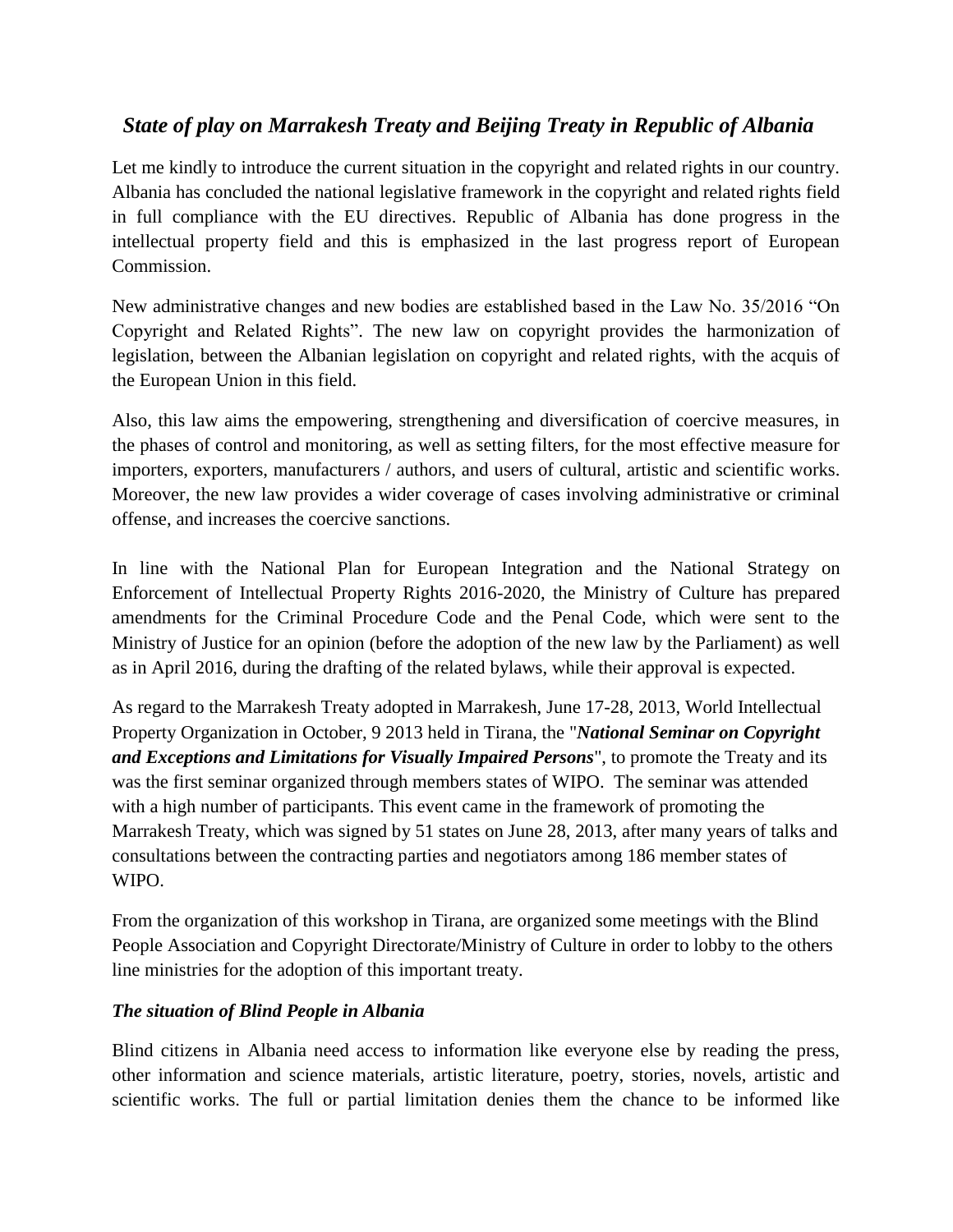everyone else. There are reasons why they need to have this literature in accessible formats. What are the formats that exist today and most likely in Albania?

The most accessible format, even the most usable in a massive way, is audio recording. Of course this is not only a costly process, but also the realization in terms of time.

The Albanian Blind People Association, with the support of the Swiss Cooperation in Tirana, the British Embassy, and with its own resources, was able to create a modest recording studio in 2004 that has been serving Albanian blind people for almost 10 years, so, they have managed to meet the needs of students with audio texts. These materials can be registered and given to the blind person in audio format, audioCD or MP3. Registration of the entire literature is done by specialized staffs, which have been or are part of televisions or radio shows whose voice is understandable, pertinent and beloved to the audience. The magnitude of the literature recorded in this studio includes textbooks from elementary to high and postgraduate, artistic, scientific books, material from different fields etc.

Another format that is used and that should be developed further, is also writing Brail. For more than 10 years Association of the Blind People of Albania has created its printing presses to brail, being supported by various organizations, especially by associations of the same nature in West Europe. The Brail press is extremely costly, although it possesses the techniques and apparatus completely, Brail print has been very limited for financial reasons. Currently, only textbooks of compulsory education have been printed out, and some textbooks for students in the high schools. In addition to the other activity closed to this printing press is the preparation in relief. The preparation in relief relies on the preparation of maps, sketches, figures, portraits in relief.

The treaty is a victory for the blind people with impaired visibility and limited ability to print, promoting access to books for the benefit of millions of blind people around the world, as well as giving them the opportunity to enjoy art and Cultural life of the community.

According to the World Health Organization, there are more than 314,000,000 blind and visually impaired people in the world, 90 percent of whom live in developing countries.

In the new copyright law recently approved by the Albanian Parliament are foreseen the expectations and limitations on copyright for blind people exactly in article 77:

## *The use of works intended for disabled persons*

1. The use of the copyright works shall be permitted for the natural and legal persons, approved by the respective state institution which represents the interests of disabled persons, when they act without economic profit purposes, without the authorization of the author of a work or the holder of the copyright for this work, and with no reward, but by showing, whenever possible, the source, including the name of the author, to use a work lawfully published or transmitting to the public, as is provided in paragraphs 2 and 3 of this Article, provided the condition that only disabled persons will have the possibility to use and access these works,